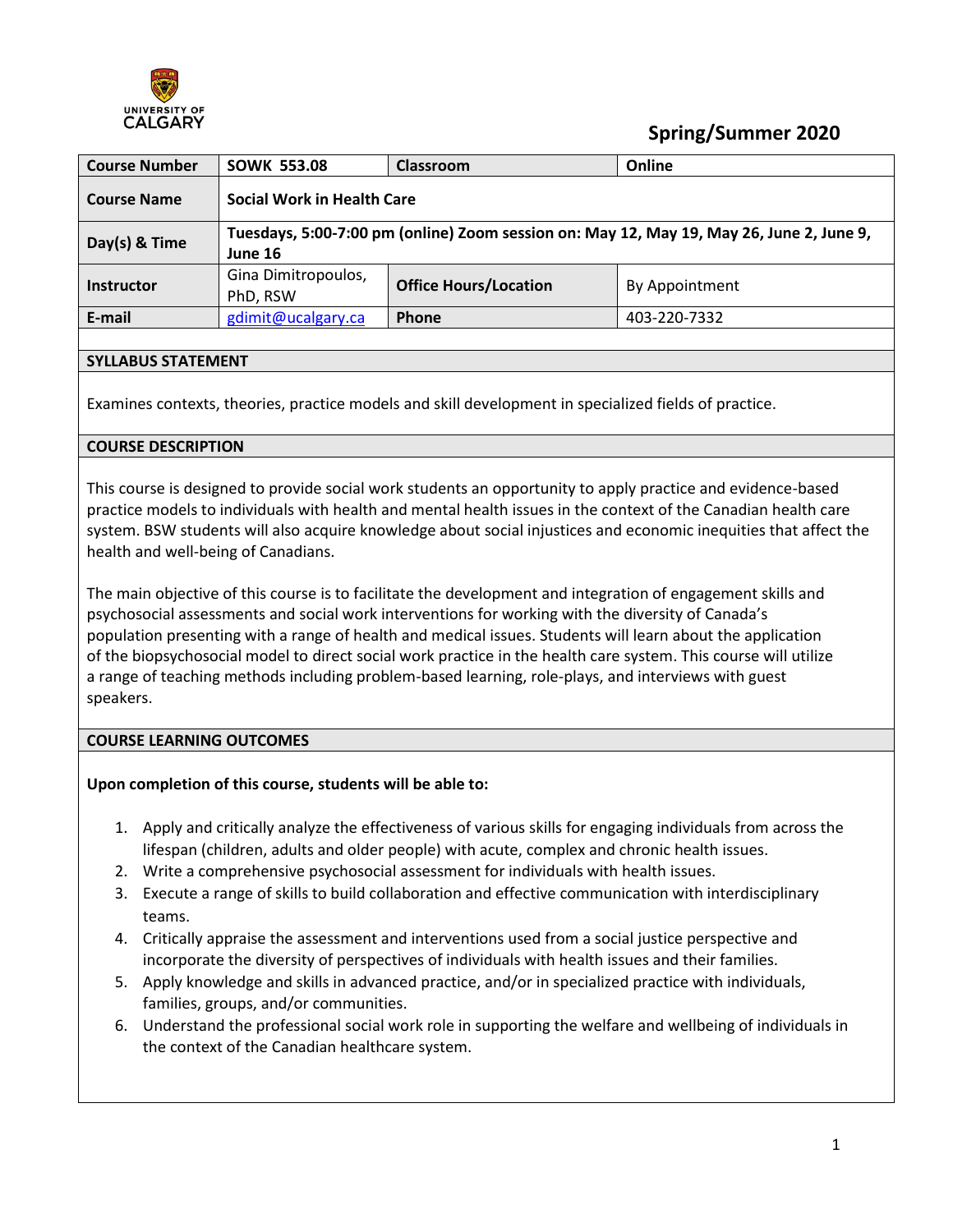#### **LEARNING RESOURCES**

#### **REQUIRED TEXTBOOKS AND/OR READINGS**

There is no required text for this online course. Readings and videos will be assigned on a weekly basis and the videos can be accessed on D2L. Please see the required materials for each Zoom Session on the Class Schedule.

#### **LEARNING TECHNOLOGIES AND REQUIREMENTS**

A laptop, desktop or mobile device with Internet access and speaker/sound is required for D2L and Zoom access.

#### **RELATIONSHIP TO OTHER COURSES**

This is an elective course. There are no pre-requisites for this course. However, the content covered in this course will be applicable to practicum placements and integrative seminars in the BSW program. This course may build on other BSW courses including but not limited to SOWK 307, Practice Methods in Context; and, SOWK 393 Practice and Evaluation with Families.

#### **CLASS SCHEDULE**

**Please note important dates for Spring 2020:**

- o **First Day of Classes: Wednesday, May 6, 2020**
- o **Monday, May 18 – Victoria Day – no classes**
- o **Last Day of Classes for spring courses: Wednesday, June 17, 2020**

| Date         | <b>Topic</b>              | <b>Readings/Assignments Due</b>                                                                                                   |
|--------------|---------------------------|-----------------------------------------------------------------------------------------------------------------------------------|
| May 12, 2020 | <b>Introduction and</b>   | <b>Required:</b>                                                                                                                  |
|              | <b>Overview of Course</b> | Bryson, S. A., & Bosma, H. (2018). Health social work in Canada:                                                                  |
|              | <b>Assignments</b>        | Five trends worth noting. Social Work in Health Care,                                                                             |
|              |                           | $57(8)$ , 1-26.                                                                                                                   |
|              | Zoom Topic:               | https://doi.org/10.1080/00981389.2018.1474161                                                                                     |
|              | Social                    |                                                                                                                                   |
|              | Workers'                  | Craig, S. L., Eaton, A. D., Belitzky, M., Kates, L. E., Dimitropoulos,                                                            |
|              | Scope of                  | G., & Tobin, J. (2020). Empowering the team: A social                                                                             |
|              | Practice in               | work model of interprofessional collaboration in                                                                                  |
|              | Health Care.              | hospitals. Journal of Interprofessional Education &                                                                               |
|              |                           | Practice, 100327.                                                                                                                 |
|              |                           |                                                                                                                                   |
|              |                           | Craig, S. L., & Muskat, B. (2013). Bouncers, brokers, and glue: The<br>self-described roles of social workers in urban hospitals. |
|              |                           |                                                                                                                                   |
|              |                           | Health & Social Work, 38(1), 7-16.                                                                                                |
| May 19, 2020 | The Importance of         | <b>Assignment #1: Ongoing posts</b>                                                                                               |
|              | <b>Social Work</b>        |                                                                                                                                   |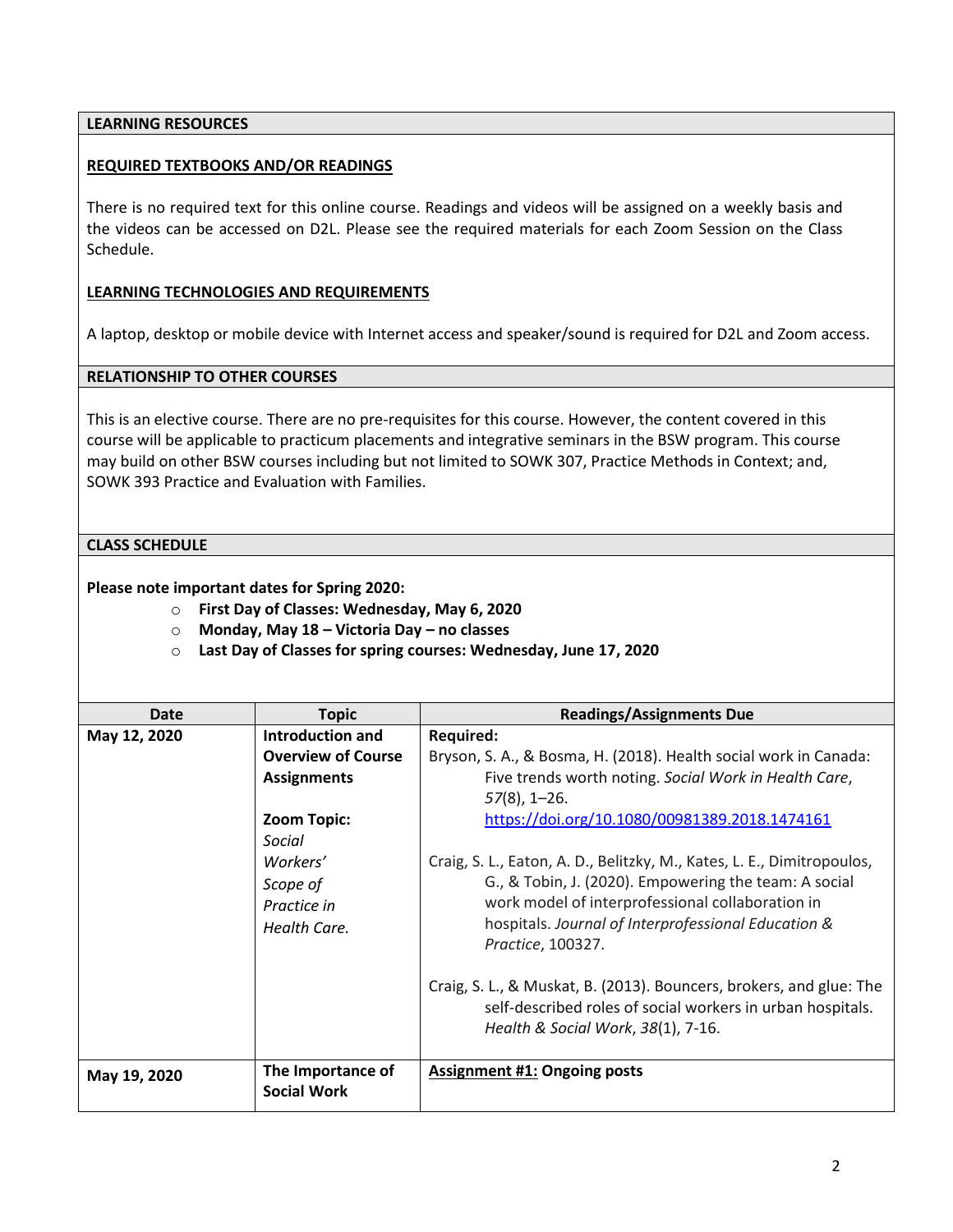|              | <b>Assessments in</b><br><b>Health Care</b><br>Zoom Topic: Social<br>Workers' Scope of<br>Practice in Health<br>Care.                                 | Post and respond to Discussion Board (Please comment on the<br>following articles for this post: Bryson et al 2018, Craig et al 2020,<br>and Craig and Muskat 2013)<br>Due: May 18th, 2020 at midnight<br><b>Required:</b><br>Craig, S. L., Betancourt, I., & Muskat, B. (2015). Thinking big,<br>supporting families and enabling coping: The value of<br>social work in patient and family centered health<br>care. Social work in health care, 54(5), 422-443. doi:<br>10.1080/00981389.2015.1017074<br>Mcgregor, J., Mercer, S. W., & Harris, F. M. (2018). Health<br>benefits of primary care social work for adults with<br>complex health and social needs: a systematic<br>review. Health & social care in the community, 26(1), 1-<br>13. doi: 10.1111/hsc.12337<br>Optional:<br>Peterson, K. J. (2012). Shared decision making in health care<br>settings: A role for social work. Social Work in Health<br>Care, 51(10), 894-908. doi:<br>10.1080/00981389.2012.714448<br>Shanske, S., Arnold, J., Carvalho, M., & Rein, J. (2012). Social<br>workers as transition brokers: facilitating the transition<br>from pediatric to adult medical care. Social work in<br>health care, 51(4), 279-295. doi:<br>10.1080/00981389.2011.638419.<br>Svärd, V. (2014). Hospital social workers' assessment processes<br>for children at risk: positions in and contributions to<br>inter-professional teams. European Journal of Social<br>Work, 17(4), 508-522. |
|--------------|-------------------------------------------------------------------------------------------------------------------------------------------------------|------------------------------------------------------------------------------------------------------------------------------------------------------------------------------------------------------------------------------------------------------------------------------------------------------------------------------------------------------------------------------------------------------------------------------------------------------------------------------------------------------------------------------------------------------------------------------------------------------------------------------------------------------------------------------------------------------------------------------------------------------------------------------------------------------------------------------------------------------------------------------------------------------------------------------------------------------------------------------------------------------------------------------------------------------------------------------------------------------------------------------------------------------------------------------------------------------------------------------------------------------------------------------------------------------------------------------------------------------------------------------------------------------------------------------------------------------------------|
| May 26, 2020 | <b>Engaging Individuals</b><br>with Various Health<br><b>Care Issues: From</b><br><b>Emergency</b><br><b>Departments to</b><br><b>Palliative Care</b> | <b>Assignment #1: Ongoing posts</b><br>Post and respond to Discussion Board (Please review the<br>required articles by Craig et al 2015 and Mcgregor et al 2018 for<br>this post.<br>Due: May 25 <sup>th</sup> , 2020 at midnight<br>Please read any articles that are of interest to you.                                                                                                                                                                                                                                                                                                                                                                                                                                                                                                                                                                                                                                                                                                                                                                                                                                                                                                                                                                                                                                                                                                                                                                       |
|              | Zoom Topic: Roles of<br>Social Work and<br>Engagement and<br><b>Relationship Building</b><br>*In preparation for<br>this session, please              | Auerbach, C., & Mason, S. E. (2010). The value of the presence<br>of social work in emergency departments. Social work<br>in health care, 49(4), 314-326. doi:<br>10.1080/00981380903426772<br>Davis, C. (2004). Psychosocial needs of women with breast<br>cancer: How can social workers make a                                                                                                                                                                                                                                                                                                                                                                                                                                                                                                                                                                                                                                                                                                                                                                                                                                                                                                                                                                                                                                                                                                                                                                |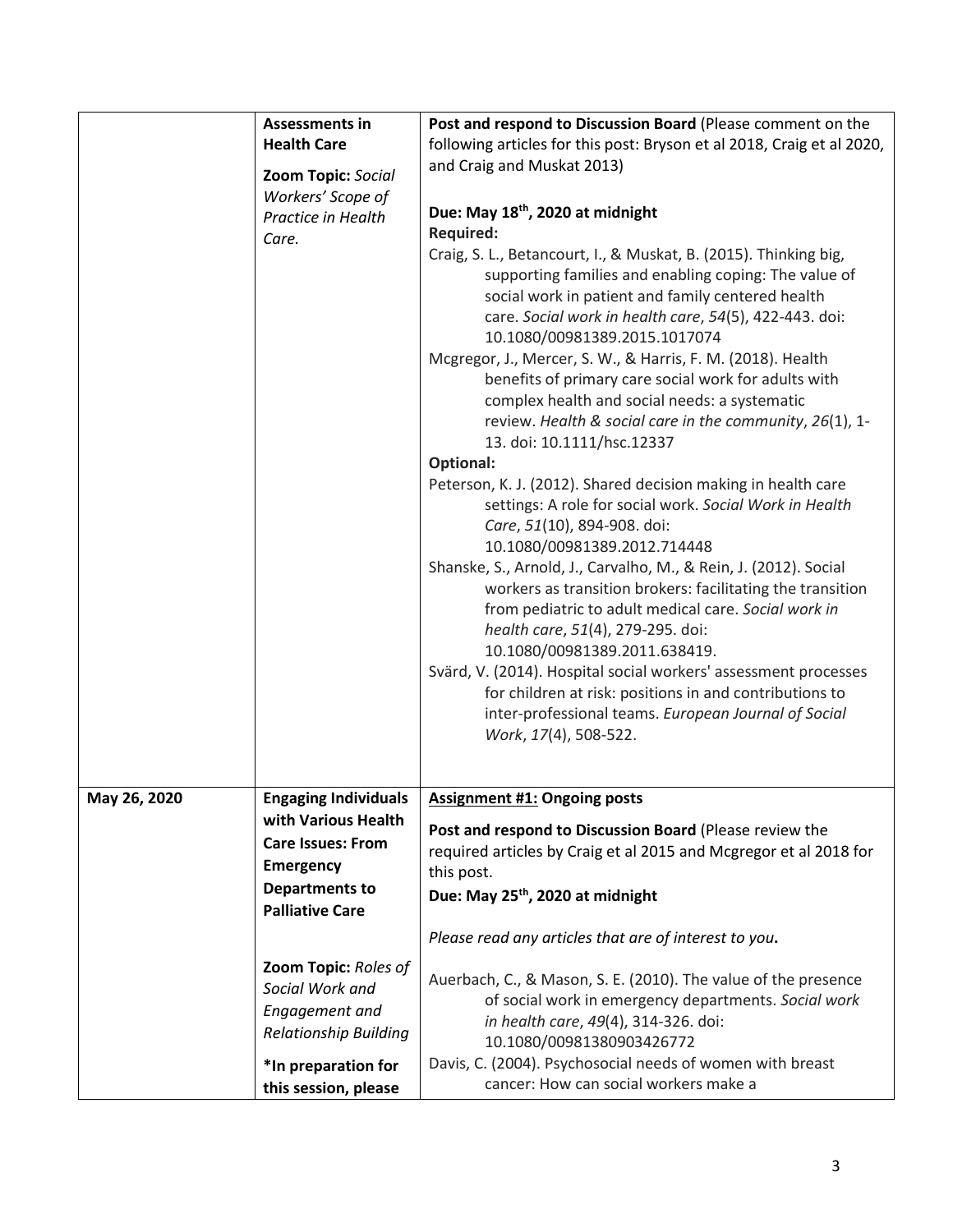|              | view interview with<br>professional on<br>trauma informed<br>practice.                                                                                                                                                                                             | difference? Health & social work, 29(4), 330. doi:<br>unavailable<br>Lawson, R. (2012). Palliative social work in the emergency<br>department. Journal of Social Work in End-of-Life &<br>Palliative Care, 8(2), 120-134. doi:<br>10.1080/15524256.2012.685427<br>Lilliehorn, S., Isaksson, J., & Salander, P. (2019). What does an<br>oncology social worker deal with in patient<br>consultations? - An empirical study. Social Work in<br>Health Care, 58(5), 494-508.<br>https://doi.org/10.1080/00981389.2019.1587661<br>Morris, R., Muskat, B., & Greenblatt, A. (2018). Working with<br>children with autism and their families: pediatric<br>hospital social worker perceptions of family needs and<br>the role of social work. Social Work in Health Care,<br>57(7), 483-501.<br>https://doi.org/10.1080/00981389.2018.1461730                                                                                                                                                                                                                                                                                                                                                                                                                                                                                                                                 |
|--------------|--------------------------------------------------------------------------------------------------------------------------------------------------------------------------------------------------------------------------------------------------------------------|-------------------------------------------------------------------------------------------------------------------------------------------------------------------------------------------------------------------------------------------------------------------------------------------------------------------------------------------------------------------------------------------------------------------------------------------------------------------------------------------------------------------------------------------------------------------------------------------------------------------------------------------------------------------------------------------------------------------------------------------------------------------------------------------------------------------------------------------------------------------------------------------------------------------------------------------------------------------------------------------------------------------------------------------------------------------------------------------------------------------------------------------------------------------------------------------------------------------------------------------------------------------------------------------------------------------------------------------------------------------------|
| June 2, 2020 | Psychosocial<br><b>Assessments in the</b><br><b>Health Care Context</b><br>Zoom Topic:<br>Developing a<br>Formulation for an<br>Assessment<br>*In preparation for<br>this session, please<br>view interview with<br>professional on<br>psychosocial<br>assessments | <b>Assignment #1: Ongoing posts</b><br>Post and respond to Discussion Board (Please discuss any of the<br>above articles from May 26 for this post).<br>Due: June 1st, 2020 at midnight<br>Please read any of the articles below that are of interest to you.<br>Beerbower, E., Winters, D., & Kondrat, D. (2018). Bio-psycho-<br>social-spiritual needs of adolescents and young adults<br>with life-threatening illnesses: Implications for social<br>work practice. Social work in health care, 1-17. doi:<br>10.1016/j.pcl.2014.05.001<br>Crunkilton, D. D., & Rubins, V. D. (2009). Psychological distress in<br>end-of-life care: A review of issues in assessment and<br>treatment. Journal of Social Work in End-of-Life &<br>Palliative Care, 5(1-2), 75-93. doi:<br>10.1080/15524250903173918<br>Dean, R., & Poorvu, N. L. (2008). Assessment and formulation: A<br>contemporary social work perspective. Families in<br>Society: The Journal of Contemporary Social<br>Services, 89(4), 596-604. doi: 10.1606/1044-3894.3822<br>Garg, A., Toy, S., Tripodis, Y., Silverstein, M., & Freeman, E.<br>(2015). Addressing social determinants of health at well<br>child care visits: a cluster RCT. Pediatrics, 135(2), e296-<br>e304.<br>O'Reilly, L., & Dolan, P. (2016). The voice of the child in social<br>work assessments: Age-appropriate communication |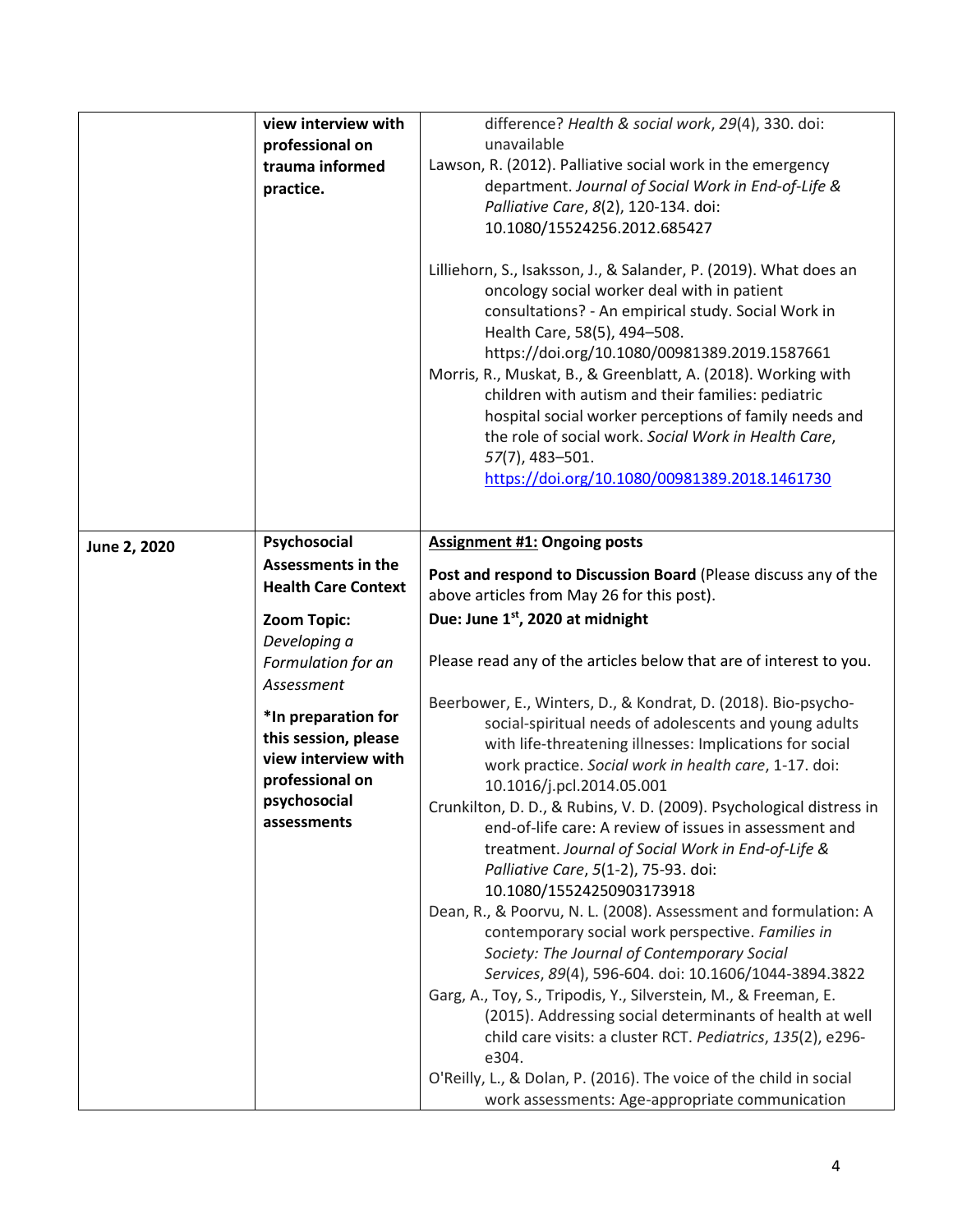|              |                         | with children. The British Journal of Social Work, 46(5),<br>1191-1207. doi: 10.1093/bjsw/bcv040<br>Panos, P. T., & Panos, A. J. (2000). A model for a culture-sensitive<br>assessment of patients in health care settings. Social<br>Work in Health Care, 31(1), 49-62. doi:<br>10.1300/J010v3n01_04 |
|--------------|-------------------------|-------------------------------------------------------------------------------------------------------------------------------------------------------------------------------------------------------------------------------------------------------------------------------------------------------|
|              |                         |                                                                                                                                                                                                                                                                                                       |
| June 9, 2020 | <b>Assessing Social</b> | <b>Assignment #1: Ongoing posts</b>                                                                                                                                                                                                                                                                   |
|              | <b>Determinants of</b>  |                                                                                                                                                                                                                                                                                                       |
|              | <b>Health</b>           | Post and respond to Discussion Board Please discuss any of the<br>above articles from June 2nd for this post.                                                                                                                                                                                         |
|              | Zoom Topic:             | Due: June 8 <sup>th</sup> , 2020 at midnight                                                                                                                                                                                                                                                          |
|              | Indigenous              |                                                                                                                                                                                                                                                                                                       |
|              | People and              |                                                                                                                                                                                                                                                                                                       |
|              | <b>Health Care-</b>     | <b>Assignment #2 Due:</b>                                                                                                                                                                                                                                                                             |
|              | Interview with          | <b>Engagement and Psychosocial Assessment. The assignment is</b>                                                                                                                                                                                                                                      |
|              | experts in              | due on June 9th by 11:59 pm.                                                                                                                                                                                                                                                                          |
|              | Indigenous              |                                                                                                                                                                                                                                                                                                       |
|              | Peoples'                | <b>Required:</b>                                                                                                                                                                                                                                                                                      |
|              | Experiences             | Craig, S. L., Bejan, R., & Muskat, B. (2013). Making the invisible                                                                                                                                                                                                                                    |
|              | within the              | visible: Are health social workers addressing the social                                                                                                                                                                                                                                              |
|              | <b>Health Care</b>      | determinants of health? Social Work in Health Care,                                                                                                                                                                                                                                                   |
|              |                         | 52(4), 311-331. doi: 10.1080/00981389.2013.764379                                                                                                                                                                                                                                                     |
|              | System                  | <b>Optional:</b>                                                                                                                                                                                                                                                                                      |
|              | *In preparation for     | Kolahdooz, F., Nader, F., Yi, K. J., & Sharma, S. (2015).                                                                                                                                                                                                                                             |
|              | this session, please    | Understanding the social determinants of health among                                                                                                                                                                                                                                                 |
|              | view the interviews     | Indigenous Canadians: priorities for health promotion                                                                                                                                                                                                                                                 |
|              | with Heather Hirsch     | policies and actions. Global health action, 8(1), 27968.                                                                                                                                                                                                                                              |
|              | and Les Jerome (on      | doi: 10.3402/gha.v8.27968                                                                                                                                                                                                                                                                             |
|              | <b>D2L)</b>             | Mendell, A., Dyck, L., Ndumbe-Eyoh, S., & Morrison, V. (2012).                                                                                                                                                                                                                                        |
|              |                         | Tools and approaches for assessing and supporting                                                                                                                                                                                                                                                     |
|              |                         | public health action on the social determinants of                                                                                                                                                                                                                                                    |
|              |                         | health and health equity. National Collaborating Centre                                                                                                                                                                                                                                               |
|              |                         | for Determinants of Health. Retrieved from:                                                                                                                                                                                                                                                           |
|              |                         | http://www.ncchpp.ca/docs/Equity_Tools_NCCDH-                                                                                                                                                                                                                                                         |
|              |                         | NCCHPP.pdf                                                                                                                                                                                                                                                                                            |
|              |                         | <b>Required:</b>                                                                                                                                                                                                                                                                                      |
|              |                         | Muskat, B., Craig, S. L., & Mathai, B. (2017). Complex families,                                                                                                                                                                                                                                      |
|              |                         | the social determinants of health and psychosocial                                                                                                                                                                                                                                                    |
|              |                         | interventions: Deconstruction of a day in the life of                                                                                                                                                                                                                                                 |
|              |                         | hospital social workers. Social Work in Health Care,                                                                                                                                                                                                                                                  |
|              |                         | 56(8), 765-778.                                                                                                                                                                                                                                                                                       |
|              |                         | https://doi.org/10.1080/00981389.2017.1339761                                                                                                                                                                                                                                                         |
|              |                         | Nicholas, D., Fleming-Carroll, B., Durrant, M., & Hellmann, J.                                                                                                                                                                                                                                        |
|              |                         | (2017). Examining pediatric care for newly immigrated                                                                                                                                                                                                                                                 |
|              |                         | families: Perspectives of health care providers. Social                                                                                                                                                                                                                                               |
|              |                         |                                                                                                                                                                                                                                                                                                       |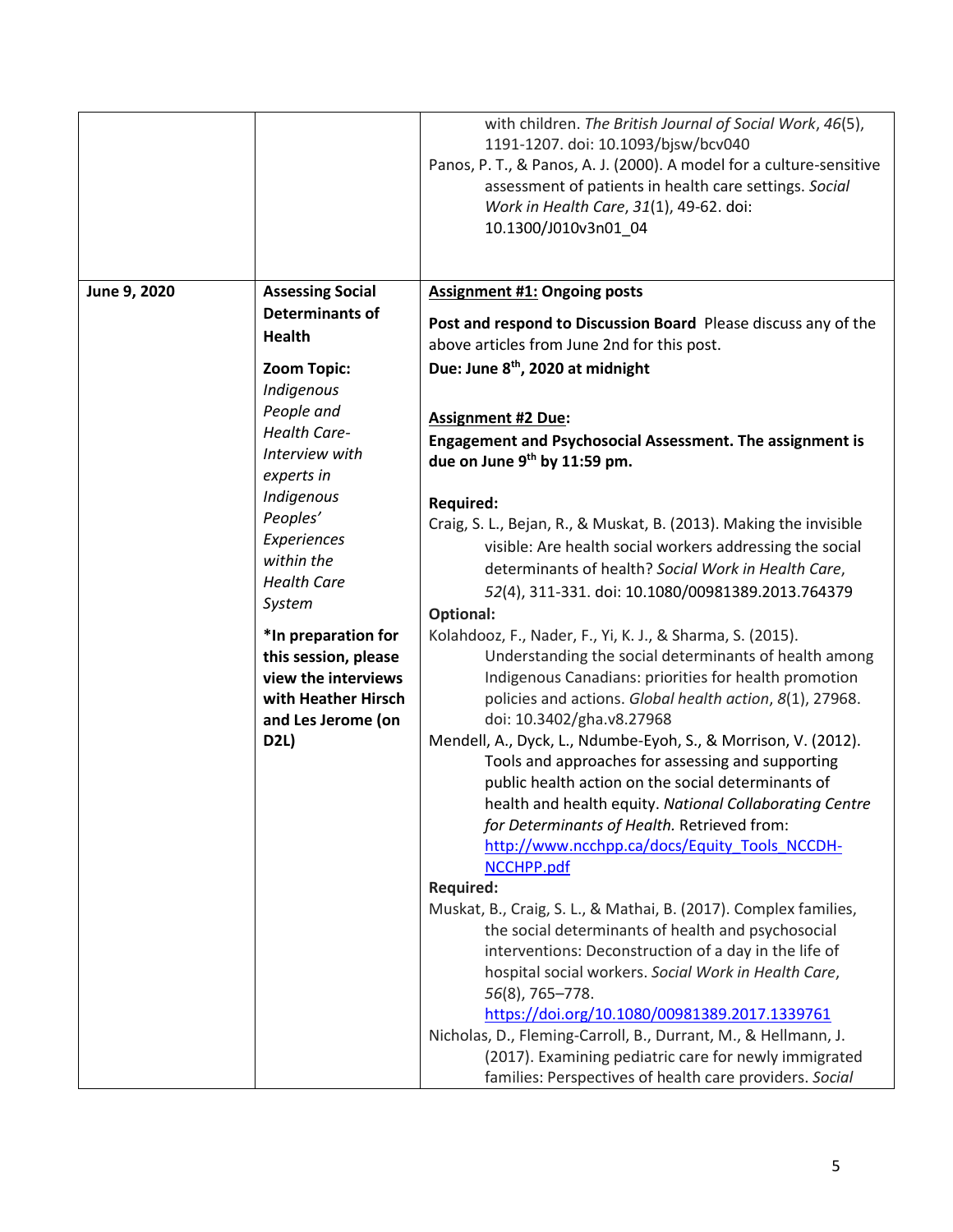| June 16, 2020 | Interprofessional<br><b>Collaboration</b>                                                                                                                                                                                                    | work in health care, 56(5), 335-351. doi:<br>10.1080/00981389.2017.1292985<br>Sasakamoose, J., Scerbe, A., Wenaus, I., & Scandrett, A.<br>(2016). First Nation and Métis youth perspectives of health: an<br>indigenous qualitative inquiry. Qualitative<br>Inquiry, 22(8), 636-650. doi: not available<br><b>Assignment #1: Ongoing posts</b><br>Post and respond to Discussion Board                                                                                                                                                                                                                                                                                                                                                                                                                                                                                                                                                                                                                                                                                               |
|---------------|----------------------------------------------------------------------------------------------------------------------------------------------------------------------------------------------------------------------------------------------|--------------------------------------------------------------------------------------------------------------------------------------------------------------------------------------------------------------------------------------------------------------------------------------------------------------------------------------------------------------------------------------------------------------------------------------------------------------------------------------------------------------------------------------------------------------------------------------------------------------------------------------------------------------------------------------------------------------------------------------------------------------------------------------------------------------------------------------------------------------------------------------------------------------------------------------------------------------------------------------------------------------------------------------------------------------------------------------|
|               | Zoom Topic:<br>Effective<br>communication with<br>different disciplines<br>Interventions.<br>*In preparation for<br>this session, please<br>view interview with<br>professional on<br>interprofessional<br>practice & discharge<br>planning. | Due: June 15 <sup>th</sup> , 2020 at midnight<br>Assignment #3 Due: June 20 <sup>th</sup> , 2019 by 11:59 pm<br>Ambrose-Miller, W., & Ashcroft, R. (2016). Challenges faced by<br>social workers as members of interprofessional<br>collaborative health care teams. Health & Social Work,<br>41(2), 101-109. https://doi.org/10.1093/hsw/hlw006<br>Cheong, L., Armour, C. & Bosnic-Anticevich. (2013).<br>Multidisciplinary collaboration in primary care:<br>Through the eyes of patients. Australian Journal of<br>Primary Health, 19, 190-197. doi:10.1071/PY12019<br>Glaser, B., & Suter, E. (2016). Interprofessional collaboration and<br>integration as experienced by social workers in health<br>care. Social Work in Health Care, 55(5), 395-408.<br>https://doi.org/10.1080/00981389.2015.1116483<br>Hallin, K., Kiessling, A., Waldner, A. & Henriksson, P.(2009). Active<br>interprofessional education in a patient based setting<br>increases perceived collaborative and professional<br>competence. Medical Teacher, 31,151 157. doi:<br>10.1090/01421590802216258 |

## **ADDITIONAL CLASSROOM CONDUCT AND RELATED INFORMATION**

#### **GUIDELINES FOR ZOOM SESSIONS IN ONLINE CLASSES**

Students are expected to participate actively in all Zoom sessions. If you are unable to attend a Zoom session, please contact your instructor to arrange an alternative activity for the missed session (e.g., to review a recorded session and/or a make-up assignment).

Please be prepared, as best as you are able, to join class in a quiet space that will allow you to be fully present and engaged in Zoom sessions. Students will be advised by their instructor when they are expected, if they are able, to turn on their webcam (for group work, presentations, etc.). All students are expected to behave in a professional manner during the session.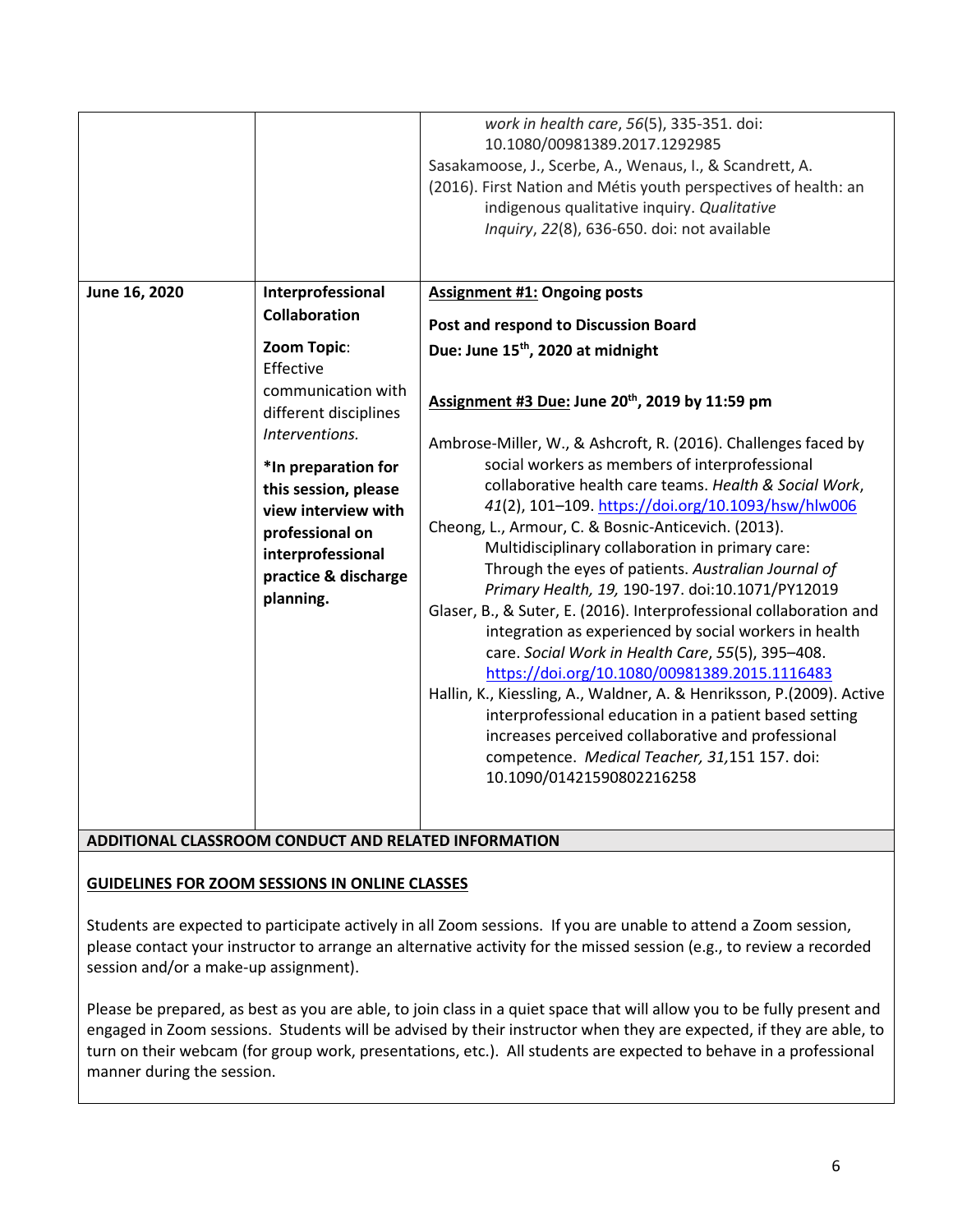## **Media recording for assessment of student learning**

The instructor may use media recordings as part of the assessment of students. This may include but is not limited to classroom discussions, presentations, clinical practice, or skills testing that occur during the course. These recordings will be used for student assessment purposes only and will not be shared or used for any other purpose.

# **Zoom recordings of online classes**

The instructor may record online Zoom class sessions for the purposes of supporting student learning in this class – such as making the recording available for review of the session or for students who miss a session. Students will be advised before the instructor initiates a recording of a Zoom session. These recordings will be used to support student learning only and will not be shared or used for any other purpose.

| <b>ASSESSMENT COMPONENTS</b>                                         |                                                                                                                                                                                                                                                                                                                                                                                                                                                                                                                                                                                                                                                                                                                                                                                                                                                                               |                 |                          |                                                                      |  |  |
|----------------------------------------------------------------------|-------------------------------------------------------------------------------------------------------------------------------------------------------------------------------------------------------------------------------------------------------------------------------------------------------------------------------------------------------------------------------------------------------------------------------------------------------------------------------------------------------------------------------------------------------------------------------------------------------------------------------------------------------------------------------------------------------------------------------------------------------------------------------------------------------------------------------------------------------------------------------|-----------------|--------------------------|----------------------------------------------------------------------|--|--|
| <b>Assessment</b><br><b>Method</b>                                   | <b>Assessment Description &amp; Criteria</b>                                                                                                                                                                                                                                                                                                                                                                                                                                                                                                                                                                                                                                                                                                                                                                                                                                  | <b>Due Date</b> | Weight                   | <b>Aligned</b><br><b>Course</b><br><b>Learning</b><br><b>Outcome</b> |  |  |
| <b>Assignment 1:</b><br>Weekly<br>Discussion<br>Posts and<br>Replies | The students will be assessed for the quality and quantity<br>of posts and responses provided by students on a weekly<br>basis.<br>This course will have five discussion forums. The<br>discussion forums will correspond to the identified<br>topic in the course schedule above excluding the<br>introductory session. Students will be randomly<br>assigned to a group for the discussion forums by the<br>instructor. Each student will be required to provide a<br>total of two responses a week for each forum. Using<br>the assigned readings or questions posed by the<br>instructor or students, students will be required to<br>post 1 response to these questions and/or the<br>readings. Students will then be required to provide a<br>1 reply to another student in their group. A due date<br>for the postings and the responses are in the schedule<br>above. | Weekly          | 50%<br>(10% per<br>week) | 1, 2, 3                                                              |  |  |
| <b>Assignment 2</b>                                                  | This assignment is worth 25% and the length of paper<br>is 5 pages (double spaced with 1-inch margins and<br>size 12 font). For this assignment students will be<br>assessed on how well synthesizes of literature to<br>support the assessment. Students will be required to<br>develop a psychosocial assessment on a client with a<br>health issue of their choice. The client can be based<br>on previous clinical experiences or a fictional client. If<br>basing a client on previous clinical experiences,                                                                                                                                                                                                                                                                                                                                                             | June 9,<br>2020 | 25%                      | 5, 6                                                                 |  |  |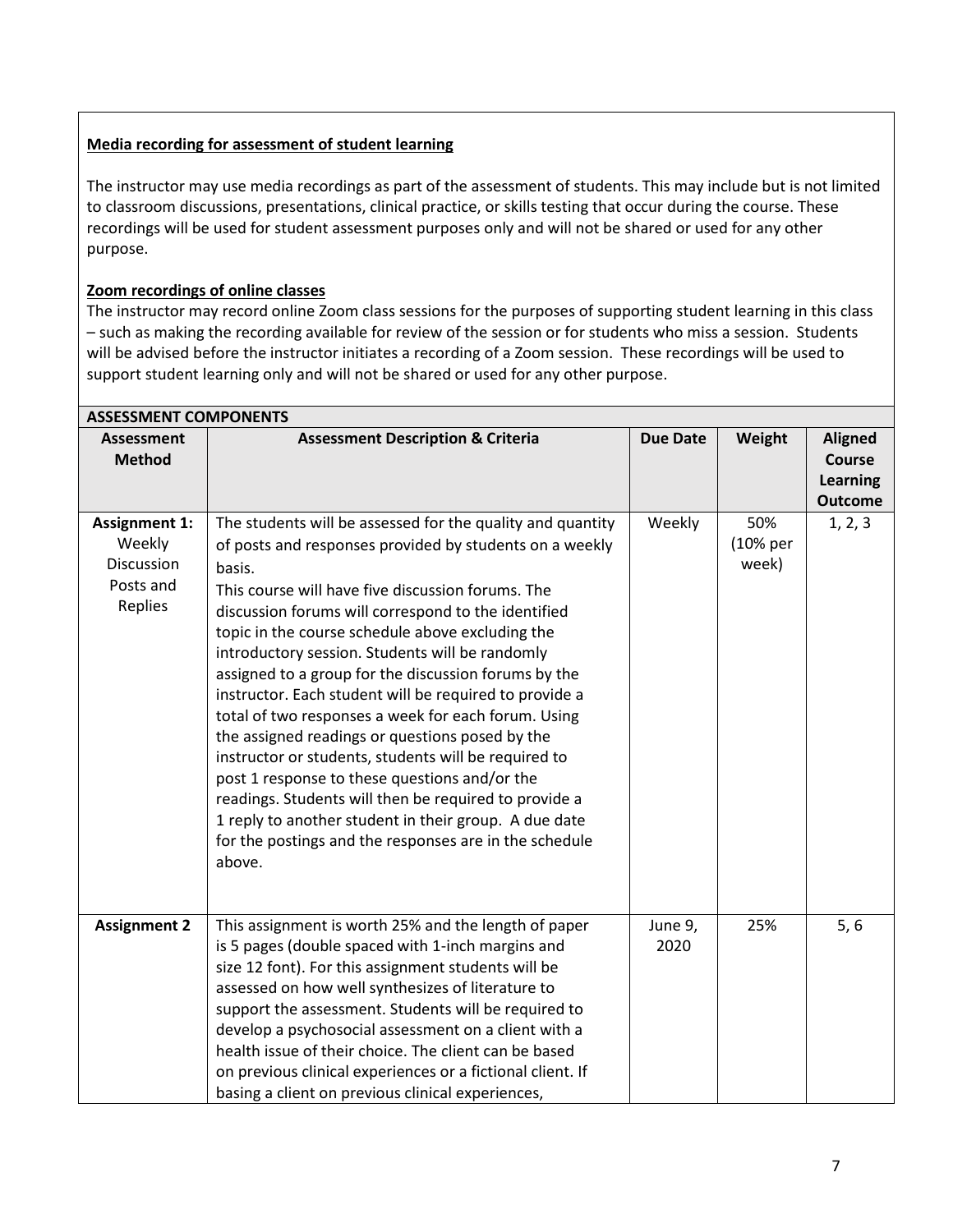|                     | ensure anonymity by changing names and other<br>identifying details. Be sure to indicate that you have<br>anonymized your case study at the start of the paper.<br>In approximately 5 pages, briefly provide background<br>information on a client and his/her health issue and<br>the context in which they are being seen in the health<br>care system. The following should be addressed:<br>Describe the presenting issue or problem of<br>1)<br>the client.<br>Describe the role(s) of social work with this<br>2)<br>client.<br>Identify the bio-psychosocial issues and social<br>3)<br>determinants of health to be addressed.<br>Develop a comprehensive assessment of the<br>4)<br>presenting issue.<br>5)<br>Critically appraise how this assessment plan<br>developed addresses social justice issues and<br>recognizes diversity.<br>References must be cited in APA format at<br>6)<br>the end of the paper. References listed at the<br>end of the paper do not add to your page<br>count.<br>The professor will also offer a brief case<br>example for students to use if needed). |                  |     |                  |
|---------------------|----------------------------------------------------------------------------------------------------------------------------------------------------------------------------------------------------------------------------------------------------------------------------------------------------------------------------------------------------------------------------------------------------------------------------------------------------------------------------------------------------------------------------------------------------------------------------------------------------------------------------------------------------------------------------------------------------------------------------------------------------------------------------------------------------------------------------------------------------------------------------------------------------------------------------------------------------------------------------------------------------------------------------------------------------------------------------------------------------|------------------|-----|------------------|
| <b>Assignment 3</b> | This assignment is worth 25% (length of paper is 5<br>pages, double spaced with 1 inch margins and size 12<br>font). The purpose of this assignment is for students<br>to develop and describe potential challenges/issues<br>that may arise working with this client and his/her<br>family in the context of an interdisciplinary team in<br>the health care system. Students will be assessed on<br>their ability to significantly integrate and apply<br>literature and strategies to improve communication<br>and collaboration with interdisciplinary members.<br>Student will address the following in the paper:<br>Demonstrate critical thinking about how the<br>1)<br>role of social work and professional values<br>may create challenges with other disciplines<br>(physicians, nurses, psychologists) working<br>with the same client/family.<br>Identify what strategies will be used to<br>2)<br>facilitate effective communication and<br>collaboration with the interdisciplinary                                                                                                 | June 20,<br>2020 | 25% | 1, 2, 3, 5,<br>6 |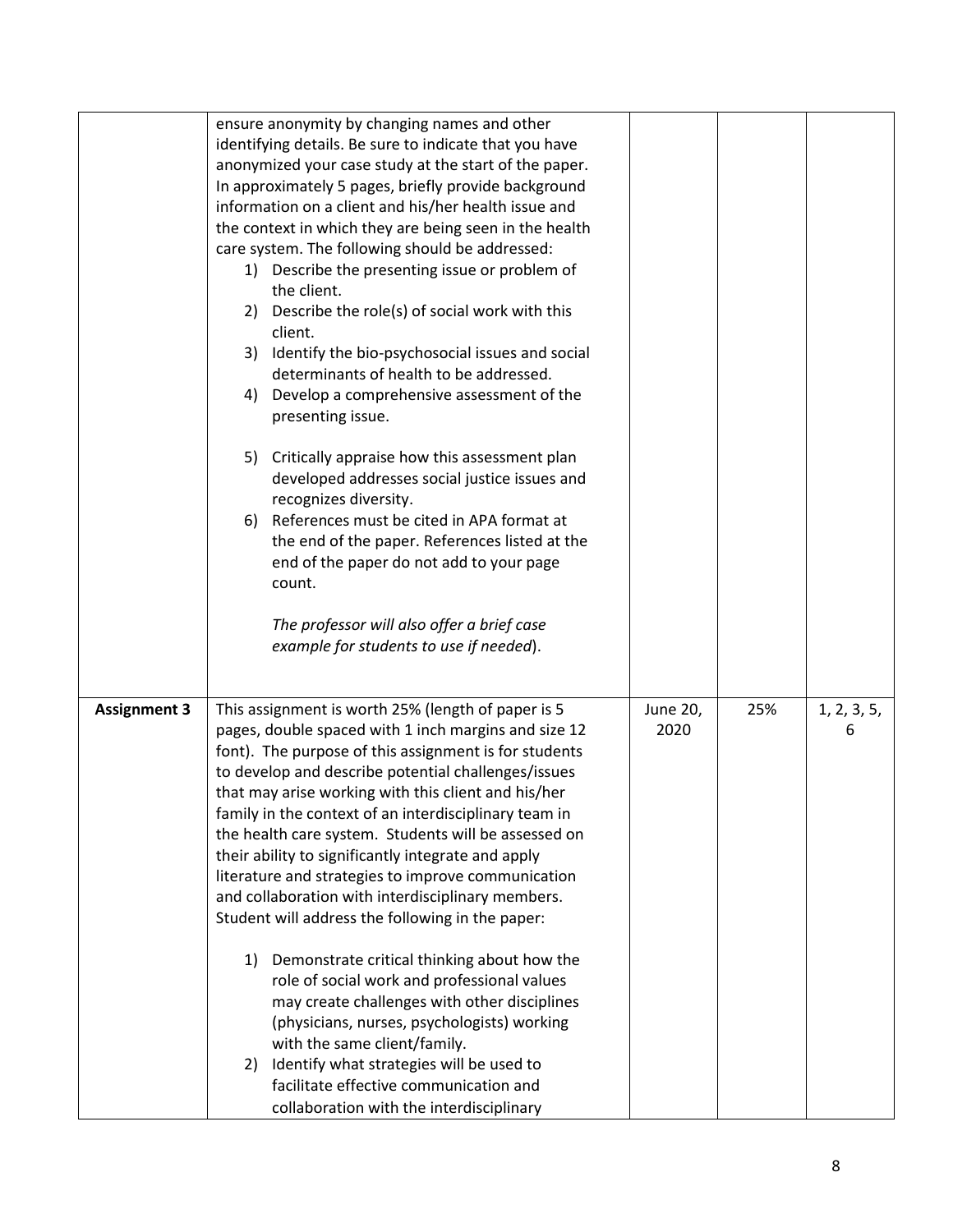| team to respond to the psychosocial needs<br>of the client/family.<br>3) Specifically identify how you will work with<br>different members of a team to apply social<br>work interventions (i.e., resource finding,<br>advocacy, discharge planning).<br>4) References must be cited in APA format at<br>the end of the paper. References listed at the<br>end of the paper do not add to your page<br>count. |  |  |
|---------------------------------------------------------------------------------------------------------------------------------------------------------------------------------------------------------------------------------------------------------------------------------------------------------------------------------------------------------------------------------------------------------------|--|--|
| <b>ADDITIONAL ASSESSMENT AND EVALUATION INFORMATION</b>                                                                                                                                                                                                                                                                                                                                                       |  |  |

### **ATTENDANCE AND PARTICIPATION EXPECTATIONS**

Students must contact the instructor if they are not able to attend the Zoom sessions. A make-up assignment is required covering the content related to the Zoom session missed. The Zoom session and the activities designed for student participation aim to enhance student learning.

#### **GUIDELINES FOR SUBMITTING ASSIGNMENTS**

Assignments may be submitted in Word or PDF format. Assignments should have a file name as follows: "Full name and assignment number" (e.g., Jane Smith Assignment 2). Assignments are due before midnight on their due date. Please note that it is the student's responsibility to keep a copy of each submitted assignment and to ensure that the proper version is submitted.

Rubrics will be posted on D2L for all of the assignments below.

#### **LATE ASSIGNMENTS**

All assignments are submitted through D2L. Assignments are to be submitted on time. **NO** extensions will be permitted unless legitimate reasons are provided and supported by official documentation. Late submissions will **only** be accepted with no penalty if a medical note or official documentation is provided. Otherwise, late assignments will receive a grade of zero.

#### **EXPECTATIONS FOR WRITING**

ALL assignments will be assessed partly on writing skills. Writing skills include not only surface correctness (grammar, punctuation, sentence structure, etc.) but also general clarity and organization. Sources used in research papers must be properly documented and referenced in APA format. If you need writing support, please connect with the Student Success Centre, at: [https://www.ucalgary.ca/student-services/student-success/writing](https://www.ucalgary.ca/student-services/student-success/writing-support)[support](https://www.ucalgary.ca/student-services/student-success/writing-support)

#### **ACADEMIC MISCONDUCT**

It is expected that all work submitted in assignments is the student's own work, written expressly by the student for this particular course. Students are reminded that academic misconduct, including plagiarism, has serious consequences, as set out in the University Calendar:<http://www.ucalgary.ca/pubs/calendar/current/k.html>

All social work students are expected to review the Academic Integrity Module before beginning their program: <https://connect.ucalgary.ca/p8lgb1nucdh/>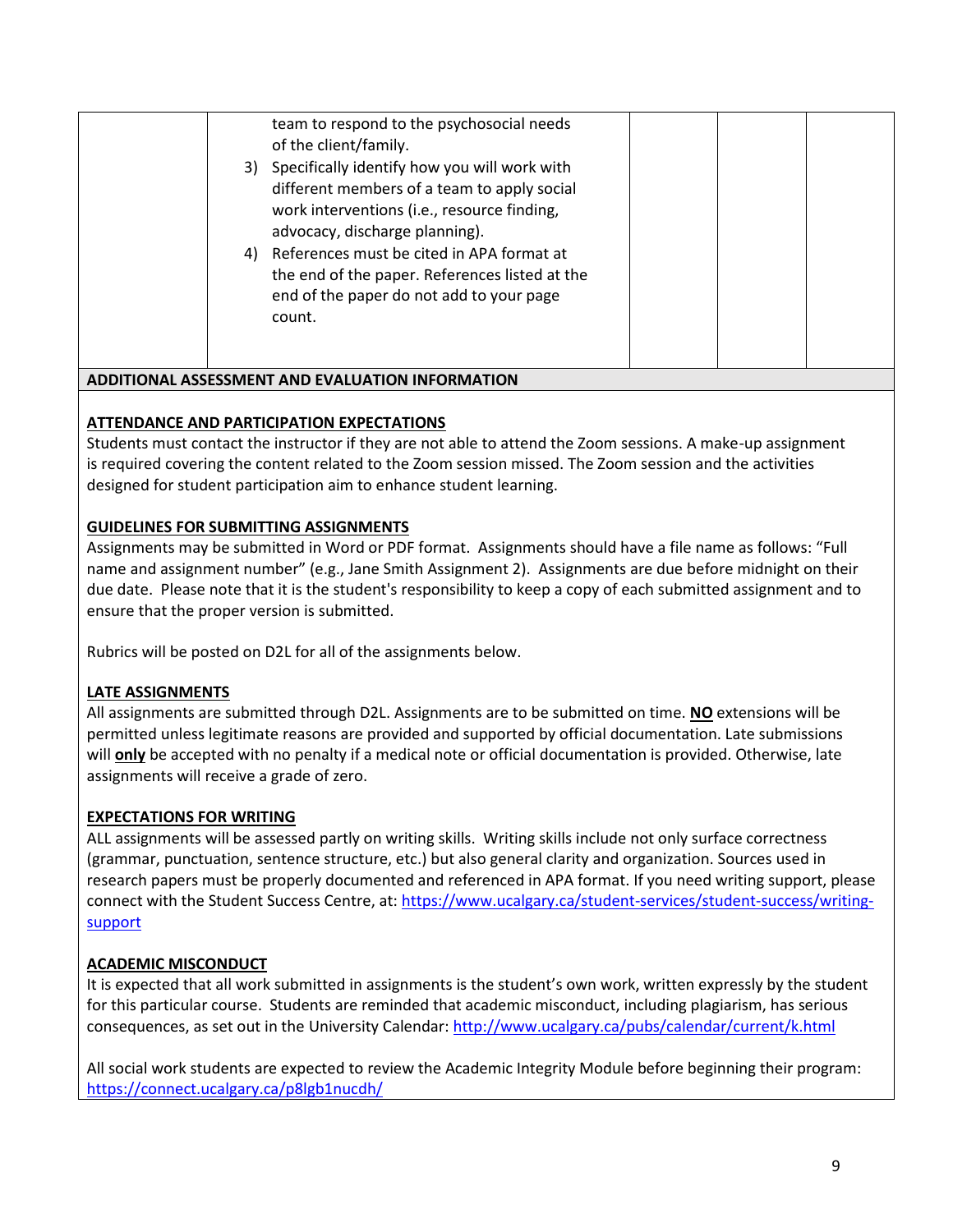A number of programs and services, including online writing tutors, are available through the Student Success Centre (SSC) to assist students increase productivity and overcome certain difficulties they may encounter. Additional information and the links for either appointment booking or event registration are available at <http://www.ucalgary.ca/ssc/>

#### **GRADING**

A student's final grade for the course is the sum of the separate assignments. It is not necessary to pass each assignment separately in order to pass the course.

The University of Calgary **Undergraduate Grading System** and Faculty of Social Work Percentage Conversion will be used.

| Grade | Grade        | <b>Description</b>                                   | Percentage |
|-------|--------------|------------------------------------------------------|------------|
|       | <b>Point</b> |                                                      | Range      |
| $A+$  | 4.0          | Outstanding                                          | $95 - 100$ |
| Α     | 4.0          | Excellent – superior performance, showing            | $95 - 100$ |
|       |              | comprehensive understanding of subject matter        |            |
| А-    | 3.7          |                                                      | $90 - 94$  |
| $B+$  | 3.3          |                                                      | $85 - 89$  |
| B     | 3.0          | Good - clearly above average performance with        | $80 - 84$  |
|       |              | knowledge of subject matter generally complete       |            |
| $B -$ | 2.7          |                                                      | $75 - 79$  |
| $C+$  | 2.3          |                                                      | $70 - 74$  |
| С     | 2.0          | Satisfactory – basic understanding of subject matter | $65 - 69$  |
| $C -$ | 1.7          |                                                      | $60 - 64$  |
| D+    | 1.3          |                                                      | $55 - 59$  |
| D     | 1.0          | Minimal Pass - marginal performance                  | $50 - 54$  |
| F     | 0.0          | Fail - unsatisfactory performance or failure to meet | Below 50   |
|       |              | course requirements                                  |            |

#### **COURSE EVALUATION**

Student feedback will be sought at the end of the course through the standard University and Faculty of Social Work course evaluation forms. Students are welcome to discuss the process and content of the course at any time with the instructor.

#### **ADDITIONAL SUGGESTED READINGS**

Anderson, K. K., Cheng, J., Susser, E., McKenzie, K. J., & Kurdyak, P. (2015). Incidence of psychotic disorders among first-generation immigrants and refugees in Ontario. *Canadian Medical Association Journal*, Advance online publication. doi:10.1503/cmaj.141420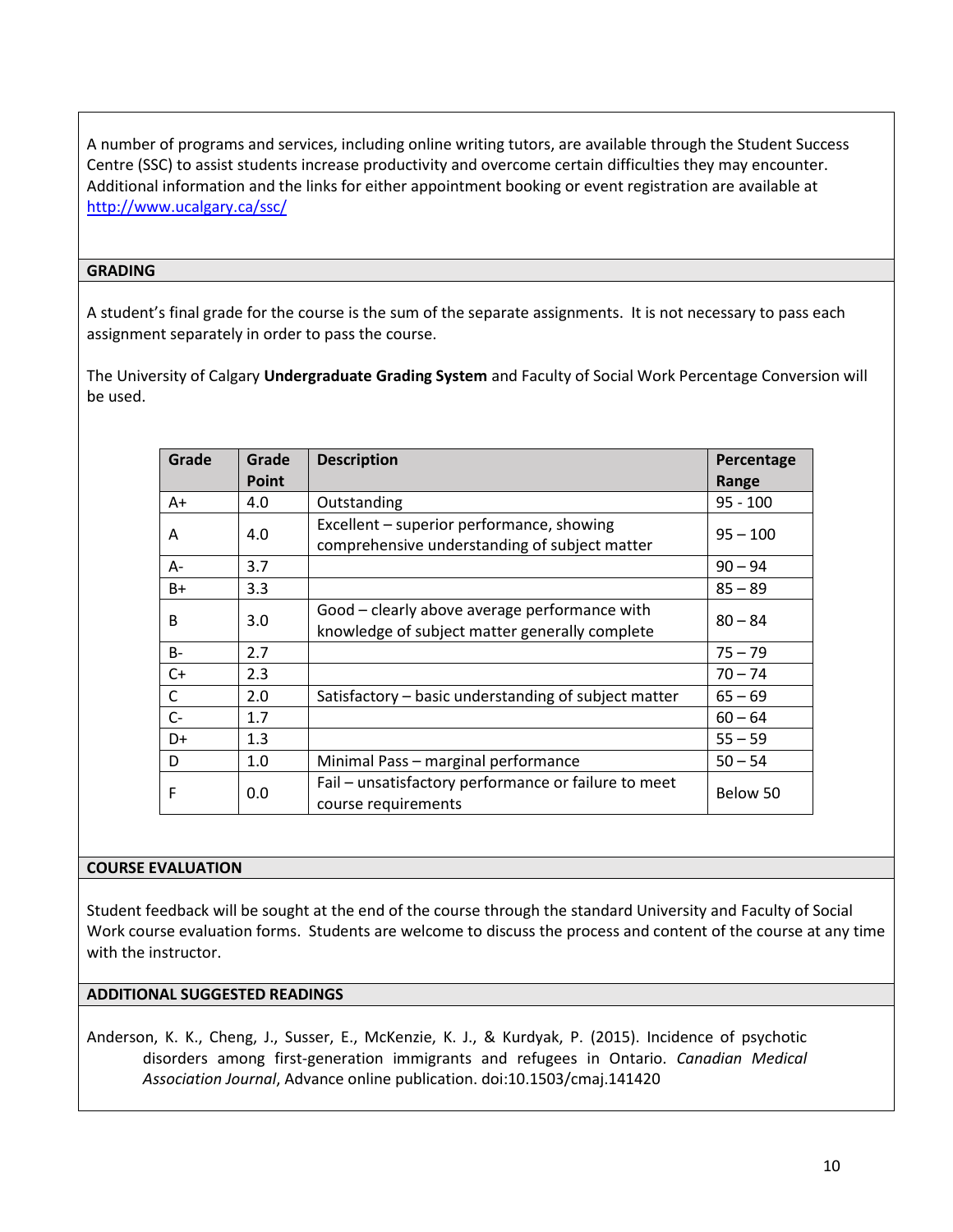- Beaulaurier, R. L., & Taylor, S. H. (2001). Social work practice with people with disabilities in the era of disability rights. *Social Work in Health Care. Special Issue, 32*(4), 67-91.
- Bogic, M., Njoku, A., & Priebe, S. (2015). Long-term mental health of war-refugees: A systematic literature review. *BMC International Health and Human Rights*, *15*(1).15-29. doi:10.1186/s12914- 015-0064-
- Brashler, R. (2006). Social work practice and disability issues. In S. Gehlert & T.A. Browne (Eds.), *Handbook of Health Social Work* (pp. 448-470). Hoboken, NJ: John Wiley & Sons.
- Brett, J. (2002). The experience of disability from the perspective of parents of children with profound impairment: Is it time for an alternative model of disability? *Disability & Society, 17*(7), 825-843. doi: 10.1080/0968759022000039109
- Bright, F. A., Kayes, N. M., Worrall, L., & McPherson, K. M. (2015). A conceptual review of engagement in healthcare and rehabilitation. *Disability and rehabilitation*, *37*(8), 643-654. doi: 10.3109/09638288.2014.933899
- Brotman, S., Ryan, B., & Cormier, R. (2003). The health and social service needs of gay and lesbian elders and their families in Canada. *The Gerontologist, 43*(2), 192-202. doi: 10.1093/geront/43.2.192
- Colborne, M. (2015) Syrian refugees' mental health is top priority. *Canadian Medical Association Journal, News*, cmaj.109-5183; Advance online publication. doi:10.1503/cmaj
- Connolly, S. (2012). Everyone's business: Developing an integrated model of care to respond to child abuse in a pediatric hospital setting. *Social work in health care*, *51*(1), 36-52. doi: 10.1080/00981389.2011.622642.
- Czaplijski, T., Marshburn, D., Hobbs, T., Bankard, S. & Bennett, W. (2014). Creating a culture of mobility: An interdisciplinary approach for hospitalized patients. *Hospital Topics, 92*(3), 7479. doi:10.1080/00185868.2014.937971
- Daiski, I. (2007) Perspectives of homeless people on their health and health needs priorities. *Journal of Advanced Nursing*, *58*(3), 273–281.doi: 10.1111/j.1365-2648.2007.04234.x
- Dorman, K., Bozinoff, N., Redditt, V., Kim, E., Glazier, R. H., & Rashid, M. (2015). Health status of North Korean refugees in Toronto: A community based participatory research study. *Journal of Immigrant and Minority Health*, Advance Online Publication.
- Dunn, J. R., & Dyck, I. (2000). Social determinants of health in Canada's immigrant population: results from the National Population Health Survey. *Social science & medicine*, *51*(11), 1573-1593. doi: doi.org/10.1016/S0277-9536(00)00053-8
- Eggerston J., (2015) Optimism for restoration of refugee health care. *Canadian Medical Association Journal, News* (November 2015) Retrieved from <http://www.cmaj.ca/content/188/1/E1.extract>
- Emerson, E., Madden, R., Graham, H., Llewellyn, G., Hatton, C., & Robertson, J. (2011). The health of disabled people and the social determinants of health. *Public Health*, *125*(3), 145-147. doi: 10.1016/j.puhe.2010.11.003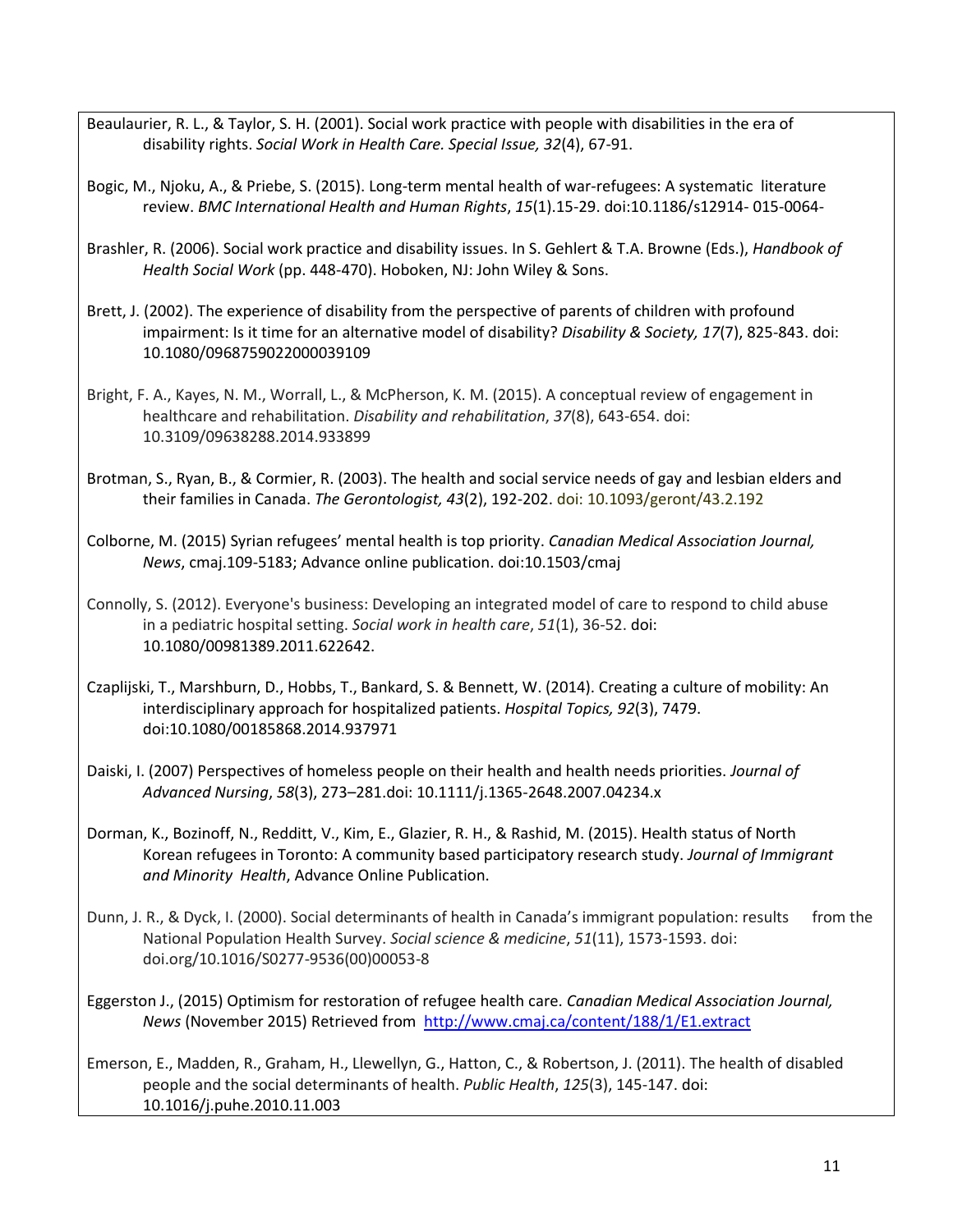- Evans, T. (2004). A multidimensional assessment of children with chronic Physical conditions. *Health & Social Work*, *29*(3), 245. doi: Unavailable.
- Fadyl, J. K., McPherson, K. M., & Kayes, N. M. (2011). Perspectives on quality of care for people who experience disability. *BMJ Quality & Safety, 20*(1), 87-95. doi: 10.1136/bmjqs.2010.042812
- Findley, P. A. (2013). Social work practice in the chronic care model: Chronic illness and disability care. *Journal of Social Work, 14*(1), 83-95. doi: 10.1177/1468017313475381
- George, U., Thomson, M. S., Chaze, F., & Guruge, S. (2015). Immigrant mental health, a public health issue: Looking back and moving forward. *International Journal of Environmental Research and Public Health*, *12*(10), 13624-13648.
- Kuruge, S., Birpreet, B., & Samuels-Dennis, J. A. (2015). Health status and health determinants of older immigrant women in Canada: A scoping review. *Journal of Aging Research*, Advance online publication*.* Retrieved fr[om: http://www.hindawi.com/journals/jar/contents/](http://www.hindawi.com/journals/jar/contents/)
- Guruge, S., & Butt, H. (2014). A scoping review of mental health issues and concerns among immigrant and refugee youth in Canada: Looking back, moving forward. *Canadian Journal of Public Health*, *106*(2), e72-78. doi: 10.17269/cjph.106.4588
- Guruge, T., Thomson, M. S., George U., & Chaze, F. (2015). Social support, social conflict and immigrant women's mental health in a Canadian context: A scoping review. *Journal of Psychiatric and Mental Health Nursing*¸*22*, 655-667.
- Gwyther, L. P., Altilio, T., Blacker, S., Christ, D., Csikai, E. L., Hooyman, N., et al. (2005). Social work competencies in palliative and end-of-life care. *Journal of Social Work in End of Life & Palliative Care, 1*(1), 87-120. doi: 10.1300/J457v01n01\_06
- Jefee-Bahloul, H., Barkil-Oteo, A., Pless-Mulloli, T., & Fouad, F. M. (2015). Mental health in the Syrian crisis: Beyond immediate relief. *Lancet)*, *386*(10003), 1531. doi: 10.1016/S0140-6736(15)00482-1
- Kelly, K., & Caputo, T. (2007). Health and street/homeless youth. *Journal of Health Psychology, 12*(5), 726-736. doi: 10.1177/1359105307080594
- Kovacs, P. J., Bellin, M. H., & Fauri, D. P. (2006). Family-centered care: A resource for social work in end-of-life and palliative care. *Journal of Social Work in End-of-Life & Palliative Care, 2*(1), 13-27. doi:10.1300/J457v02n01\_03
- Lacroix, M. (2006). Social work with asylum seekers in Canada: The case for social justice. *International Social Work*, *49*(1), 19-28. doi: unavailable
- Lai, D. W. L., & Chau, S. B. Y. (2007). Predictors of health service barriers for older Chinese immigrants in Canada. *Health & Social Work, 32*(1), 57-65. Retrieved from <http://www.ecald.com/Portals/49/Docs/Publications/Predictors%20Health%20Service%20Barriers> .pdf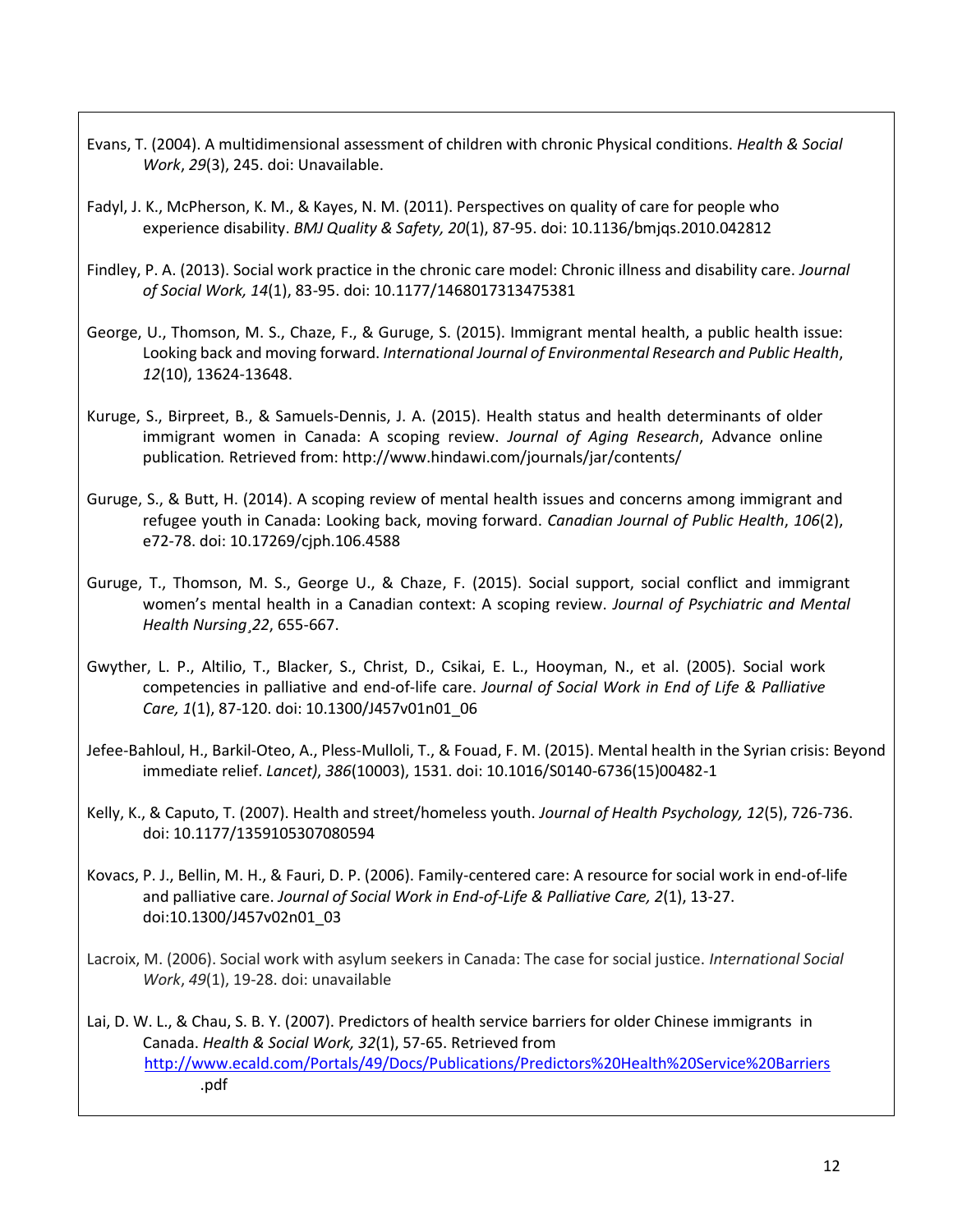- McGuire, J., Bikson, K., & Blue-Howells, J. (2005). How many social workers are needed in primary care? A patientbased needs assessment example. *Health & Social Work*, *30*(4), 305-313. doi: 10.1093/hsw/30.4.305
- McKeary, M., & Newbold, B. (2010). Barriers to care: The challenges for Canadian refugees and their health care providers. *Journal of Refugee Studies, 23*(4), 523-545. doi:10.1093/jrs/feq038
- McNeill, T., & Nicholas, D.B. (2009). Our system of health care. In J. C. Turner & F. J. Turner (Eds.), *Canadian Social Welfare* (6<sup>th</sup> ed., pp. 258-269). Toronto, ON: Pearson.
- Mule, N. J., Ross, L. E., Deeprose, B., Jackson, B. E., Daley, A., Travers, A., & Moore, D. (2009). Promoting LGBT health and wellbeing through inclusive policy development. *International Journal for Equity in Health, 8*(18). doi:10.1186/1475-9276-8-18
- Nicholas, D. B., Picone, G., & Selkirk, E. (2011). The lived experiences of children and adolescents with endstage renal disease. *Qualitative Health Research, 21*(2):162-73. doi: 10.1177/1049732310382789
- Panos, P. T., & Panos, A. J. (2000). A model for a culture-sensitive assessment of patients in health care settings. *Social Work in Health Care*, *31*(1), 49-62.
- Peter, E., Spalding, K., Kenny, N., Conrad, P., McKeever, P., & Macfarlane, A. (2007). Neither seen nor heard: Children and homecare policy in Canada. *[Social Science & Medicine,](http://www.sciencedirect.com/science/journal/02779536) [64](http://www.sciencedirect.com/science/journal/02779536)*(8), 1624-1635. doi: 10.1016/j.socscimed.2006.12.002
- Pottie, K., Martin, J. P., Cornish, S., Biorklund, L. M., Gayton, I., Doerner, F., & Schneider, F. (2015). Access to healthcare for the most vulnerable migrants: A humanitarian crisis. *Conflict and Health*, *9*(16), 1-3.
- Pratt, R., Hibberd, C., Cameron, I. M., & Maxwell, M. (2015). The patient centered assessment method (PCAM): integrating the social dimensions of health into primary care. *Journal of comorbidity*, *5*, 110–119. doi:10.15256/joc.2015.5.35
- Preyde, M. & Chapman, T. (2008). Psychosocial profile of elderly patients discharged from a community hospital. *Social Work in Health care, 45*(2), 77-95. doi: 10.1300/J010v45n02\_05
- Robinson, L. M., Dauenhauer, J., Bishop, K. M., & Baxter, J. (2012). Growing health disparities for persons who are aging with intellectual and developmental disabilities: The social work linchpin. *Journal of Gerontological Social Work, 55*(2), 175-190. doi: 10.1080/01634372.2011.644030
- Stewart, S. L. (2008). Promoting Indigenous mental health: Cultural perspectives on healing from Native counsellors in Canada. *International Journal of Health Promotion and Education, 46*(2), 49-56. doi: 10.1080/14635240.2008.10708129
- Viner, R. M., Ozer, E. M., Denny, S., Marmot, M., Resnick, M., Fatusi, A., & Currie, C. (2012). Adolescence and the social determinants of health. *The lancet*, *379*(9826), 1641-1652. doi: 10.1016/S0140-6736(12)60149-4
- Webster, P. C. (2015). Many refugees still denied care despite ruling. *Canadian Medical Association Journal, News*, Retrieved fr[om http://www.cmaj.ca/content/early/2015/06/15/cmaj.109-5093](http://www.cmaj.ca/content/early/2015/06/15/cmaj.109-5093)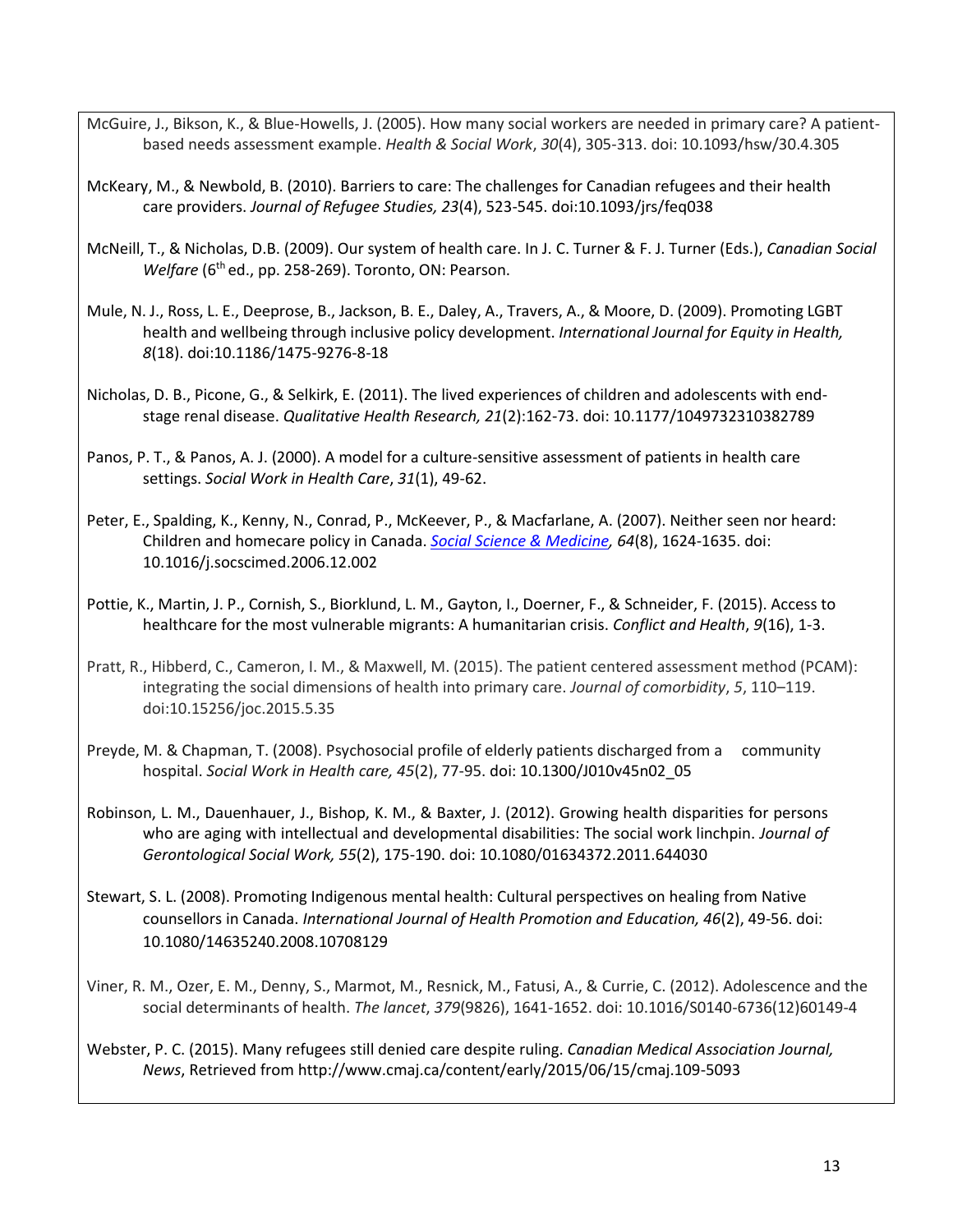Wright, R. (2006). Social support and health outcomes in a multicultural urban population. *Social Work in Health Care, 43*(4), 15-28. doi:10.1300/J010v43n04\_02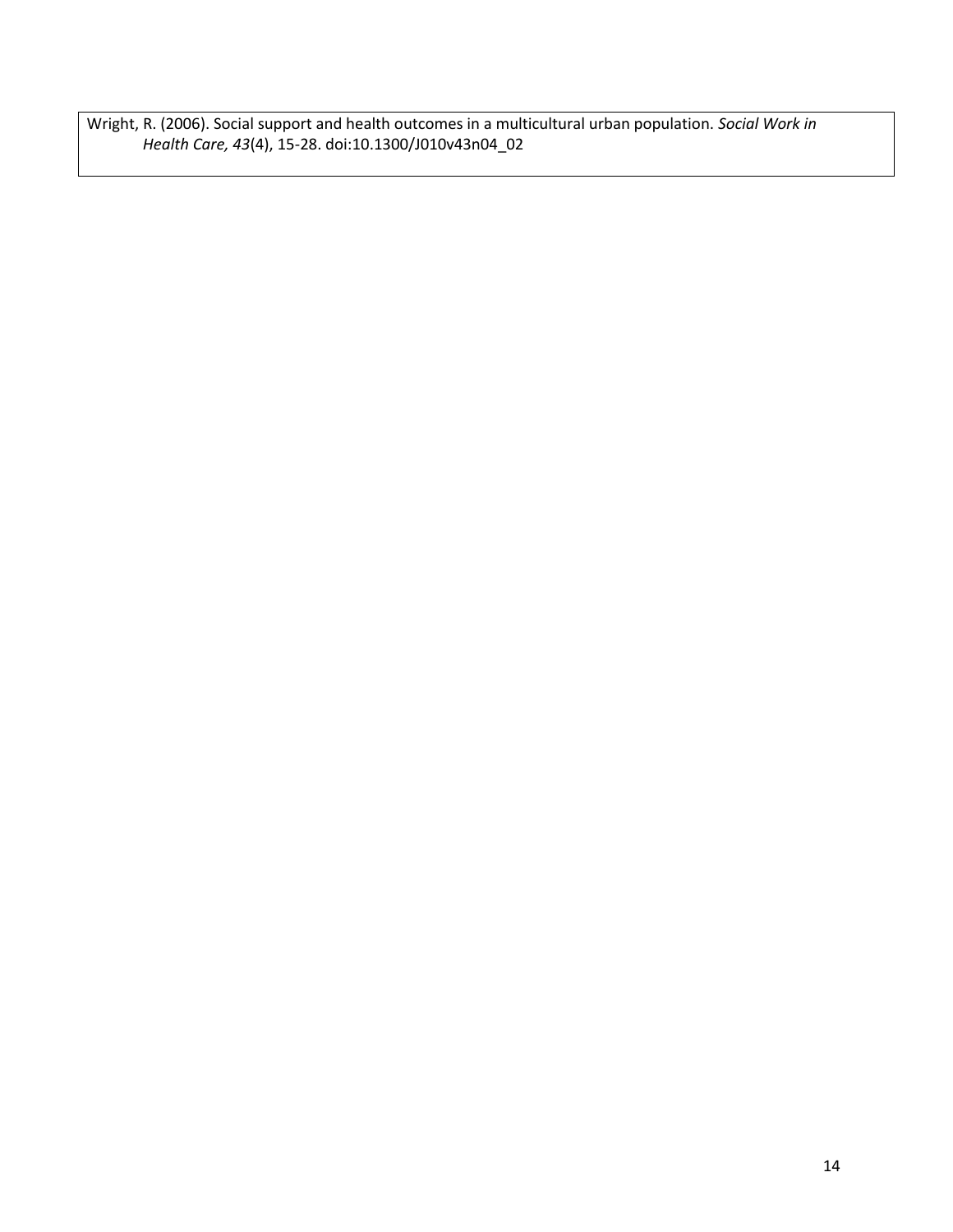## **UNIVERSITY OF CALGARY POLICIES AND SUPPORTS**

### **PROFESSIONAL CONDUCT**

As members of the University community, students and staff are expected to demonstrate conduct that is consistent with the University of Calgary Calendar <http://www.ucalgary.ca/pubs/calendar/current/k-2.html>

Students and staff are also expected to demonstrate professional behaviour in class that promotes and maintains a positive and productive learning environment. Consistent with the aims of the Social Work Program and the University of Calgary, all students and staff are expected to respect, appreciate, and encourage expression of diverse world views and perspectives; to offer their fellow community members unconditional respect and constructive feedback; and to contribute to building learning communities that promote individual and collective professional and personal growth. While critical thought and debate is valued in response to concepts and opinions shared in class, feedback must always be focused on the ideas or opinions shared and not on the person who has stated them.

Students and staff are expected to model behaviour in class that is consistent with our professional values and ethics, as outlined in the Canadian Association for Social Workers, Code of Ethics (2005) and the Alberta College of Social Work Standards of Practice (2019). Both can be found online at: <https://acsw.ab.ca/site/practice-resources?nav=sidebar>

## **ACADEMIC ACCOMMODATION**

It is the student's responsibility to request academic accommodations according to the University policies and procedures. Students seeking an accommodation based on disability or medical concerns should contact Student Accessibility Services (SAS). SAS will process the request and issue letters of accommodation to instructors. For additional information on support services and accommodations for students with disabilities, visit [www.ucalgary.ca/access/](http://www.ucalgary.ca/access/) . Students who require an accommodation in relation to their coursework based on a protected ground other than disability should communicate this need in writing to their Instructor. The full policy on Student Accommodations is available at <http://www.ucalgary.ca/policies/files/policies/student-accommodation-policy.pdf>

## **RESEARCH ETHICS**

"If a student is interested in undertaking an assignment that will involve collecting information from members of the public, they should speak with the course instructor and consult the CFREB Ethics Website [\(http://www.ucalgary.ca/research/researchers/ethics-compliance/cfreb\)](http://www.ucalgary.ca/research/researchers/ethics-compliance/cfreb) before beginning the assignment.

## **ACADEMIC MISCONDUCT**

For information on academic misconduct and its consequences, please see the University of Calgary Calendar a[t http://www.ucalgary.ca/pubs/calendar/current/k.html](http://www.ucalgary.ca/pubs/calendar/current/k.html)

## **INSTRUCTOR INTELLECTUAL PROPERTY**

Course materials created by professor(s) (including presentations and posted notes, labs, case studies, assignments and exams) remain the intellectual property of the professor(s). These materials may NOT be reproduced, redistributed or copied without the explicit consent of the professor. The posting of course materials to third party websites such as note-sharing sites without permission is prohibited. Sharing of extracts of these course materials with other students enrolled in the course at the same time may be allowed under fair dealing.